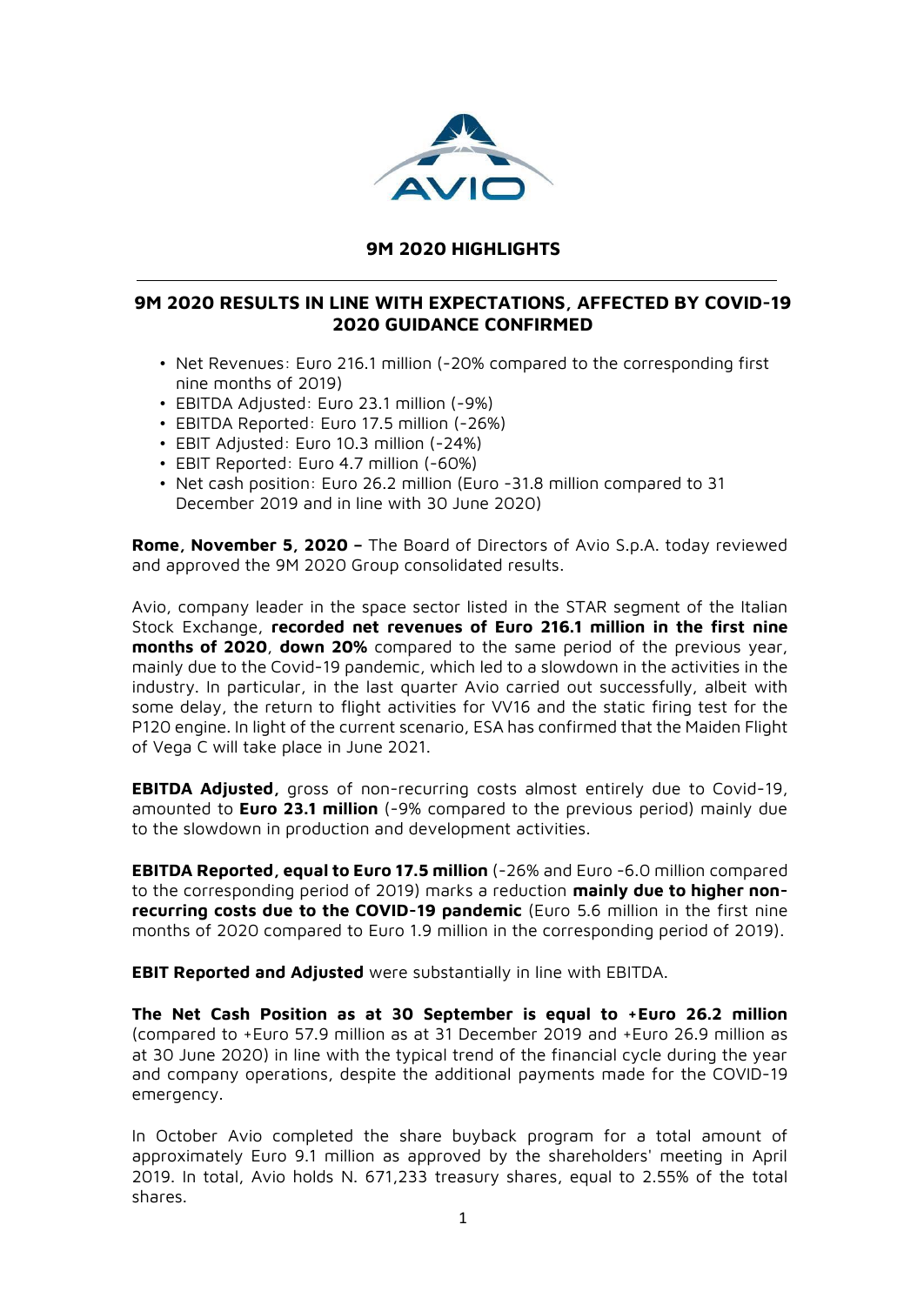Given the results of the 3rd 2020 Quarter and the current business outlook, **the FY 2020 Guidance, disclosed on the 14th of September, is confirmed**.

Among the main results achieved in October, after the end of the third quarter, Avio highlights: the success of the static firing test of the P120C engine in Kourou, French Guiana, which marked the completion of the engine development program in the Ariane 6 configuration; the success of the static firing test of the Zefiro 9 engine in the Vega C configuration in the military firing range in Sardinia.

During the last months Arianespace signed new flight contracts for Vega, thus filling the hexagonal module derived from the SSMS structure that will complete the space available on the Vega VV18 flight scheduled for February 2021. Furthermore, Arianespace has signed new flight contracts for Ariane5 and Ariane6, as previously communicated.

The next flight of Vega, VV17, with the Earth observation satellites SEOSAT-Ingenio and Taranis, for the Spanish and French governments respectively, is confirmed in November 2020.

"In the third quarter of 2020 Avio has focused on mitigating the impact of COVID-19, focusing on the continuity of operations with the highest health and safety standards for its people - commented Giulio Ranzo, CEO of Avio.

"Vega's return to flight last September represented the success of the non-stop work of Avio and now we are on the right track to re-establish a regular launch rate, also thanks to the new production, development and sales contracts negotiation and signing activities, both for Vega and Ariane, which has resumed at full capacity. We therefore confirm the 2020 Guidance".

"After the next missions of Vega VV17 and VV18, at the beginning of 2021, in June we will have the inaugural flight of the new and more performing Vega C, a true revolution for the entire European space sector, which we will achieve thanks to the support of all our partners, industrial and institutional.

The 9M 2020 key financial highlights will be available in the Investor Relations section of the www.avio.com website to assist the call with financial analysts and investors scheduled for Thursday, the 5th of November at 5.30 PM CET.

\* \* \*

## **Avio S.p.A.**

**Avio** is a leading international group engaged in the construction and development of space launchers and solid and liquid propulsion systems for space travel. The experience and know-how built up over more than 50 years puts Avio at the cuttingedge of the space launcher sector, solid, liquid and cryogenic propulsion and tactical propulsion. Avio operates in Italy, France and French Guyana with 5 facilities, employing approx. 1,000 highly-qualified personnel, of which approx. 30% involved in research and development. Avio is a prime contractor for the Vega programme and a sub-contractor for the Ariane programme, both financed by the European Space Agency ("ESA"), placing Italy among the limited number of countries capable of producing a complete spacecraft.

**For further information**

## **Investor Relations Contacts**

[Alessandro.agosti@avio.com](mailto:Alessandro.agosti@avio.com)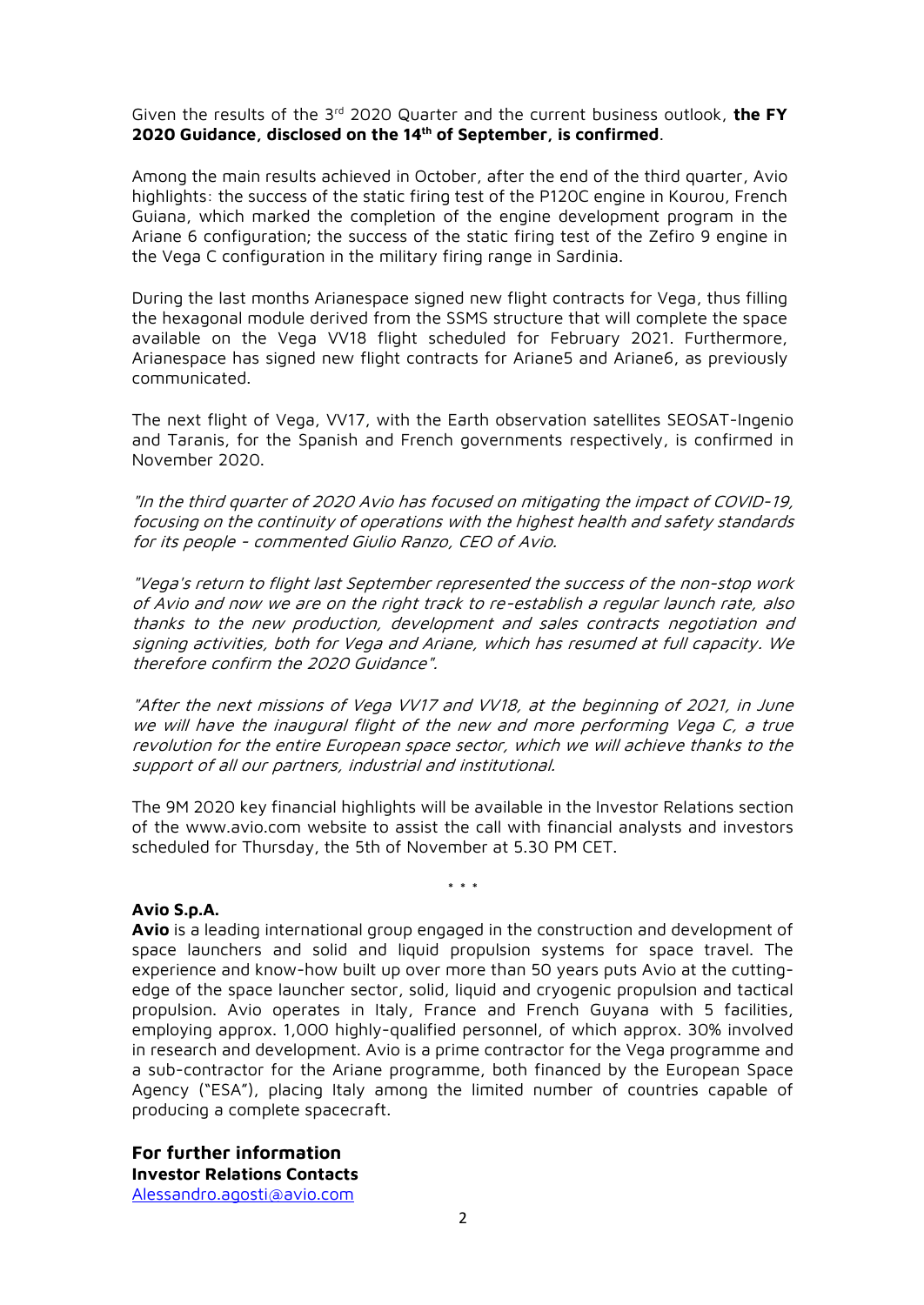[Fabrizio.spaziani@avio.com](mailto:Fabrizio.spaziani@avio.com) [Matteo.picconeri@avio.com](mailto:Matteo.picconeri@avio.com) **Media Contacts - Communications Department**  [giuseppe.coccon@avio.com;](mailto:giuseppe.coccon@avio.com) francesco.delorenzo@avio.com